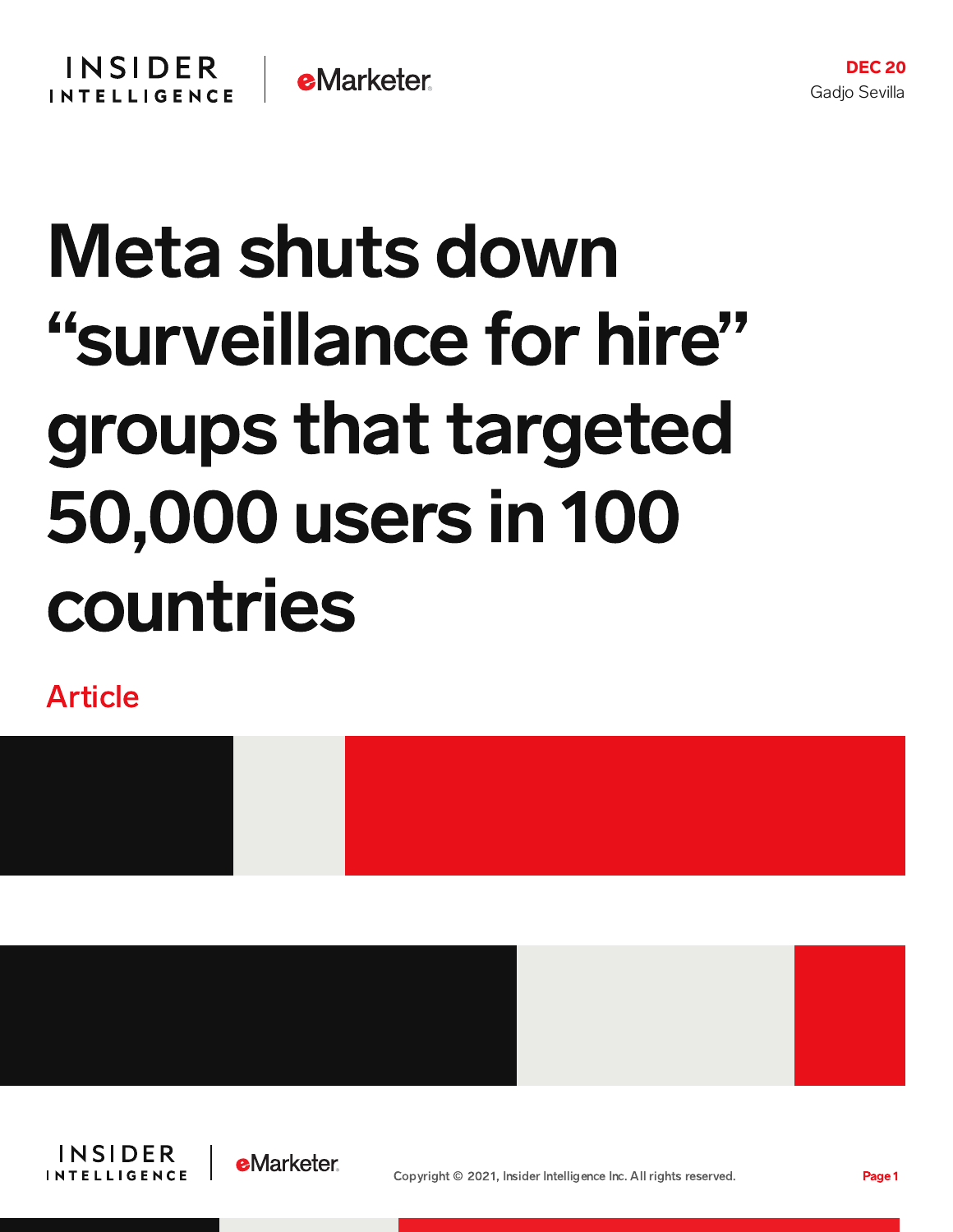The news: Meta, Facebook and Instagram's parent company, banned seven "surveillance-forhire" groups found targeting 50,000 people including political activists, celebrities, journalists, and dissidents from over 100 countries.

How we got here: Seven known surveillance-for-hire companies set up 1,500 fake accounts on Facebook and Instagram to trick users into handing over vital information so the firms could install spyware on their devices [per](https://www.technologyreview.com/2021/12/16/1042652/facebook-says-50000-users-were-targeted-by-cyber-mercenary-firms-in-2021/) the MIT Technology Review.

- "While these 'cyber mercenaries' often claim that their services only target criminals and terrorists, our months-long investigation concluded that targeting is in fact indiscriminate and includes journalists, dissidents, critics of authoritarian regimes, families of opposition and human rights activists," [said](https://about.fb.com/news/2021/12/taking-action-against-surveillance-for-hire/) Meta's director of threat disruption, David Agranovic.
- Acting as real people, cyber mercenaries contact their targets and use social engineering tactics through fake accounts to gain access to victims' devices.
- Spyware is a growing concern for Big Tech companies, which have responded decisively to companies targeting their users. In context, Apple and Meta both sued beleaguered Israelbased **NSO [Group](https://content-na2.emarketer.com/nso-considers-killing-pegasus-spyware-due-mounting-financial-legal-pressure)** for its **Pegasus** software.
- Meta's report reveals NSO is one piece of a "global mercenary ecosystem." Four entities are based in Israel and the other three are based in China, India, and North Macedonia.

More on this: Meta's revelations could be the tip of the iceberg and expose how easy it is to manipulate Facebook for nefarious purposes. There could be hundreds other cyber mercenaries operating within Meta properties.

- Facebook troll farms peddling misinformation reached 140 [million](https://www.businessinsider.com/facebook-troll-farms-peddling-misinformation-reached-nearly-half-of-americans-2021-9) Americans monthly ahead of the 2020 US presidential election. Facebook failed to stop [misinformation](https://www.businessinsider.com/trump-confirms-us-cyberattack-russia-troll-farm-ira-2020-7) after the 2016 election.
- Facebook removed various fake accounts with links to individuals in China and the Philippines in 2020. Those accounts reached 280,000 with posts about domestic politics, military antiterrorism activities, and proposed legislation, [per](https://www.theguardian.com/technology/2020/sep/23/facebook-removes-fake-accounts-with-links-to-china-and-philippines) The Guardian.

What**'**s next? Meta is mobilizing to fix various problems with Facebook, including making Facebook's AI more inclusive, but a major overhaul of Facebook's signup and user verification methods is needed to weed out fake accounts.

**INSIDER** 

**INTELLIGENCE** 

**e**Marketer